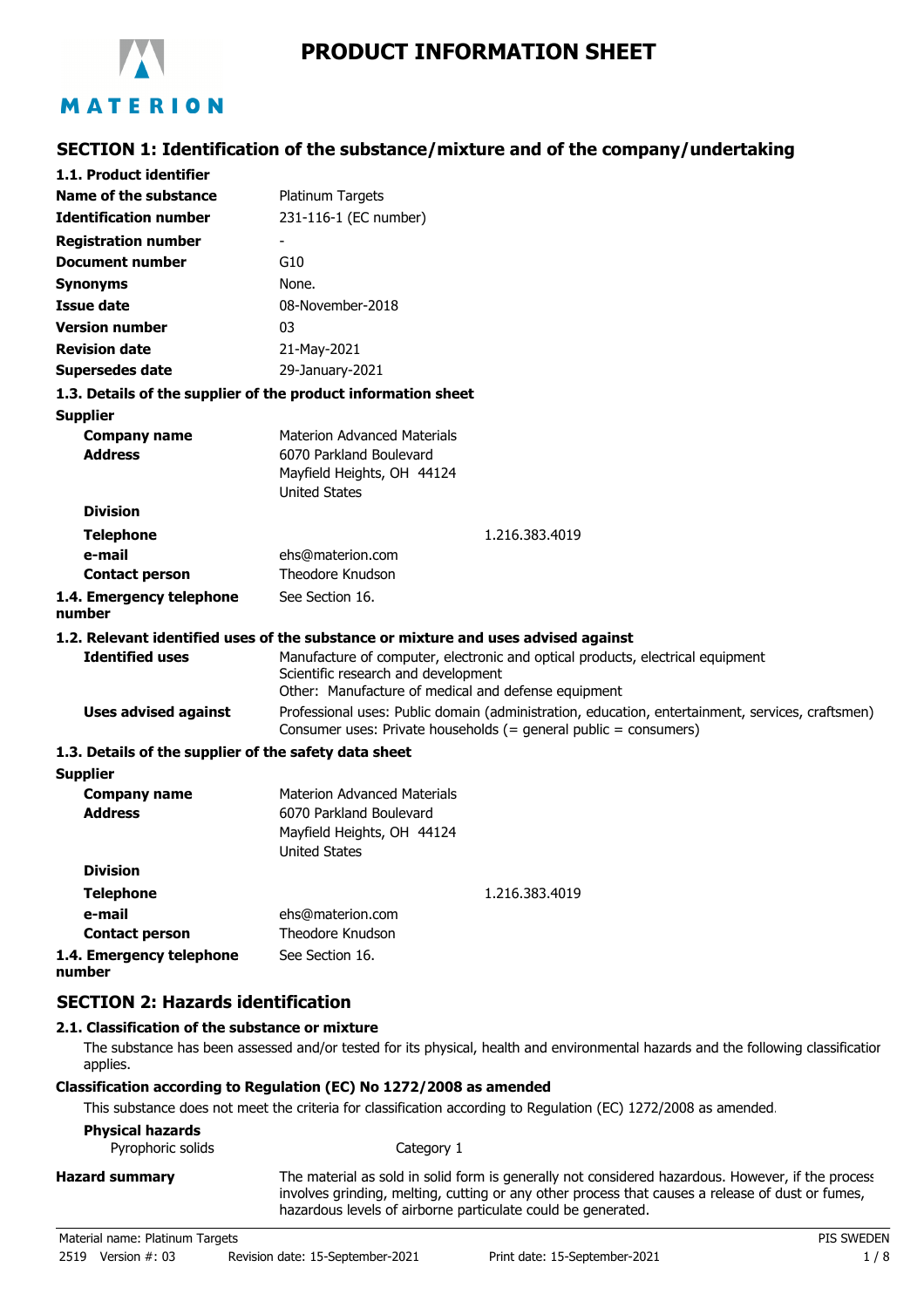| 2.2. Label elements               |                                                                                                                                                                                                                                                                                                                                                   |
|-----------------------------------|---------------------------------------------------------------------------------------------------------------------------------------------------------------------------------------------------------------------------------------------------------------------------------------------------------------------------------------------------|
|                                   | Label according to Regulation (EC) No. 1272/2008 as amended                                                                                                                                                                                                                                                                                       |
| <b>Contains:</b>                  | Platinum Targets                                                                                                                                                                                                                                                                                                                                  |
| <b>Hazard pictograms</b>          | None.                                                                                                                                                                                                                                                                                                                                             |
| Signal word                       | None.                                                                                                                                                                                                                                                                                                                                             |
| <b>Hazard statements</b>          | The products are classified as articles and, as such, do not present a physical or health hazard ir<br>the present form. If the products are processed or handled in ways that generate particles (dust,<br>fume, particles and/or powder), a potential health hazard could exist and risk management<br>measures must be taken to minimize risk. |
| <b>Precautionary statements</b>   |                                                                                                                                                                                                                                                                                                                                                   |
| <b>Prevention</b>                 | Observe good industrial hygiene practices.                                                                                                                                                                                                                                                                                                        |
| <b>Response</b>                   | Wash hands after handling.                                                                                                                                                                                                                                                                                                                        |
| <b>Storage</b>                    | Store away from incompatible materials.                                                                                                                                                                                                                                                                                                           |
| <b>Disposal</b>                   |                                                                                                                                                                                                                                                                                                                                                   |
| P501                              | Dispose of contents/container in accordance with local/regional/national/international regulations.                                                                                                                                                                                                                                               |
| Supplemental label<br>information | For further information, please contact the Product Stewardship Department at $+1.216.383.4019$ .                                                                                                                                                                                                                                                 |
| 2.3. Other hazards                | Not a PBT or vPvB substance or mixture.                                                                                                                                                                                                                                                                                                           |

# **SECTION 3: Composition/information on ingredients**

# **3.1. Substances**

# **General information**

| <b>Chemical name</b> | %                        | No.                    | CAS-No. / EC REACH Registration No. Index No. |                | <b>Notes</b> |
|----------------------|--------------------------|------------------------|-----------------------------------------------|----------------|--------------|
| Platinum Targets     | 100                      | 7440-06-4<br>231-116-1 | $\overline{\phantom{a}}$                      | $\overline{a}$ | #            |
|                      | <b>Classification: -</b> |                        |                                               |                |              |

# **SECTION 4: First aid measures**

| <b>General information</b>                                                                 | Ensure that medical personnel are aware of the material(s) involved, and take precautions to<br>protect themselves.                      |
|--------------------------------------------------------------------------------------------|------------------------------------------------------------------------------------------------------------------------------------------|
| 4.1. Description of first aid measures                                                     |                                                                                                                                          |
| <b>Inhalation</b>                                                                          | Remove victim to fresh air and keep at rest in a position comfortable for breathing. Call a physician<br>if symptoms develop or persist. |
| <b>Skin contact</b>                                                                        | Wash off with soap and water. Get medical attention if irritation develops and persists.                                                 |
| Eye contact                                                                                | Rinse with water. Get medical attention if irritation develops and persists.                                                             |
| <b>Ingestion</b>                                                                           | Rinse mouth. Get medical attention if symptoms occur.                                                                                    |
| 4.2. Most important<br>symptoms and effects, both<br>acute and delayed                     | Under normal conditions of intended use, this material does not pose a risk to health.                                                   |
| 4.3. Indication of any<br>immediate medical attention<br>and special treatment<br>needed   | Treat symptomatically.                                                                                                                   |
| <b>SECTION 5: Firefighting measures</b>                                                    |                                                                                                                                          |
| <b>General fire hazards</b>                                                                | No unusual fire or explosion hazards noted.                                                                                              |
| 5.1. Extinguishing media<br><b>Suitable extinguishing</b><br>media                         | Water spray, foam, dry powder or carbon dioxide.                                                                                         |
| Unsuitable extinguishing<br>media                                                          | Do not use water jet as an extinguisher, as this will spread the fire.                                                                   |
| 5.2. Special hazards arising<br>from the substance or<br>mixture                           | Not a fire hazard.                                                                                                                       |
| 5.3. Advice for firefighters<br><b>Special protective</b><br>equipment for<br>firefighters | Self-contained breathing apparatus and full protective clothing must be worn in case of fire.                                            |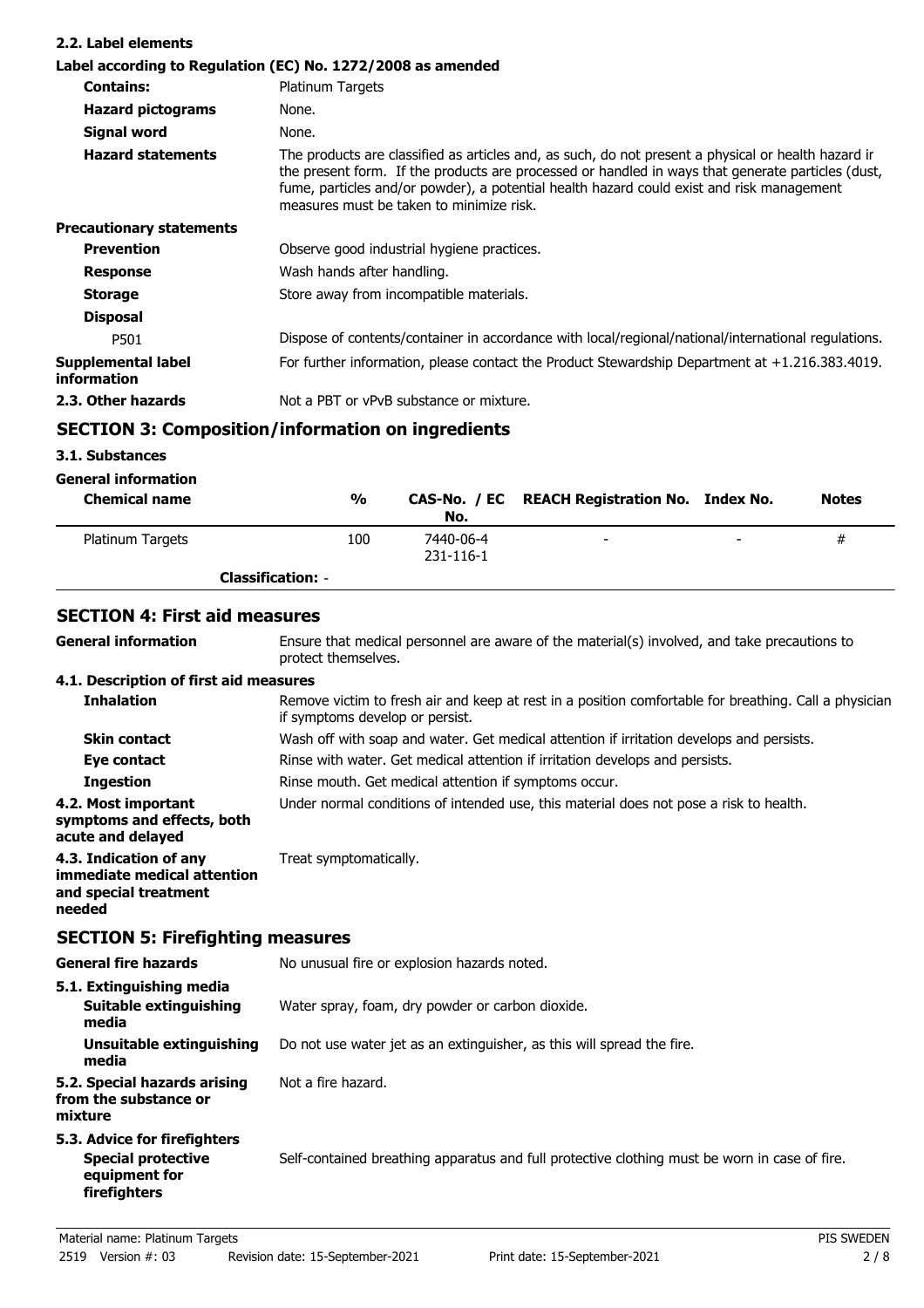| <b>Special firefighting</b><br>procedures | Use water spray to cool unopened containers.                                               |
|-------------------------------------------|--------------------------------------------------------------------------------------------|
| Specific methods                          | Use standard firefighting procedures and consider the hazards of other involved materials. |

# **SECTION 6: Accidental release measures**

|                                                              | 6.1. Personal precautions, protective equipment and emergency procedures                          |
|--------------------------------------------------------------|---------------------------------------------------------------------------------------------------|
| For non-emergency<br>personnel                               | Keep unnecessary personnel away. For personal protection, see section 8 of the PIS.               |
| For emergency<br>responders                                  | Keep unnecessary personnel away. Use personal protection recommended in Section 8 of the PIS.     |
| 6.2. Environmental<br>precautions                            | Avoid discharge into drains, water courses or onto the ground.                                    |
| 6.3. Methods and material for<br>containment and cleaning up | Stop the flow of material, if this is without risk.                                               |
| 6.4. Reference to other<br>sections                          | For personal protection, see section 8 of the PIS. For waste disposal, see section 13 of the PIS. |

# **SECTION 7: Handling and storage**

| 7.1. Precautions for safe<br>handling                                   | Avoid prolonged exposure. Observe good industrial hygiene practices. |
|-------------------------------------------------------------------------|----------------------------------------------------------------------|
| 7.2. Conditions for safe<br>storage, including any<br>incompatibilities | Not available.                                                       |
| 7.3. Specific end use(s)                                                | Not relevant.                                                        |

# **SECTION 8: Exposure controls/personal protection**

## **8.1. Control parameters**

#### **Occupational exposure limits**

| <b>Material</b>                                      | Sweden. OELs. Work Environment Authority (AV), Occupational Exposure Limit Values (AFS 2015:7)<br><b>Type</b>                                                                                                                                                                                                                                                                                          | <b>Value</b>     | <b>Form</b> |
|------------------------------------------------------|--------------------------------------------------------------------------------------------------------------------------------------------------------------------------------------------------------------------------------------------------------------------------------------------------------------------------------------------------------------------------------------------------------|------------------|-------------|
| Platinum Targets (CAS<br>7440-06-4)                  | <b>TWA</b>                                                                                                                                                                                                                                                                                                                                                                                             | $1 \text{ mg/m}$ | Total dust. |
| 2017/164/EU                                          | EU. Indicative Exposure Limit Values in Directives 91/322/EEC, 2000/39/EC, 2006/15/EC, 2009/161/EU,                                                                                                                                                                                                                                                                                                    |                  |             |
| <b>Material</b>                                      | <b>Type</b>                                                                                                                                                                                                                                                                                                                                                                                            | <b>Value</b>     |             |
| Platinum Targets (CAS<br>7440-06-4)                  | <b>TWA</b>                                                                                                                                                                                                                                                                                                                                                                                             | 1 mg/m $3$       |             |
| <b>Biological limit values</b>                       | No biological exposure limits noted for the ingredient(s).                                                                                                                                                                                                                                                                                                                                             |                  |             |
| <b>Recommended monitoring</b><br>procedures          | Follow standard monitoring procedures.                                                                                                                                                                                                                                                                                                                                                                 |                  |             |
| <b>Derived no effect levels</b><br>(DNELs)           | Not available.                                                                                                                                                                                                                                                                                                                                                                                         |                  |             |
| <b>Predicted no effect</b><br>concentrations (PNECs) | Not available.                                                                                                                                                                                                                                                                                                                                                                                         |                  |             |
| 8.2. Exposure controls                               |                                                                                                                                                                                                                                                                                                                                                                                                        |                  |             |
| <b>Appropriate engineering</b><br>controls           | Good general ventilation (typically 10 air changes per hour) should be used. Ventilation rates should<br>be matched to conditions. If applicable, use process enclosures, local exhaust ventilation, or other<br>engineering controls to maintain airborne levels below recommended exposure limits. If exposure<br>limits have not been established, maintain airborne levels to an acceptable level. |                  |             |
|                                                      | Individual protection measures, such as personal protective equipment                                                                                                                                                                                                                                                                                                                                  |                  |             |
| <b>General information</b>                           | Use personal protective equipment as required.                                                                                                                                                                                                                                                                                                                                                         |                  |             |
| Eye/face protection                                  | Wear safety glasses with side shields (or goggles).                                                                                                                                                                                                                                                                                                                                                    |                  |             |
| <b>Skin protection</b>                               |                                                                                                                                                                                                                                                                                                                                                                                                        |                  |             |
| - Hand protection                                    | Wear gloves to prevent metal cuts and skin abrasions during handling.                                                                                                                                                                                                                                                                                                                                  |                  |             |
| - Other                                              | Wear suitable protective clothing.                                                                                                                                                                                                                                                                                                                                                                     |                  |             |
| <b>Respiratory protection</b>                        | In case of insufficient ventilation, wear suitable respiratory equipment.                                                                                                                                                                                                                                                                                                                              |                  |             |
| <b>Thermal hazards</b>                               | Wear appropriate thermal protective clothing, when necessary.                                                                                                                                                                                                                                                                                                                                          |                  |             |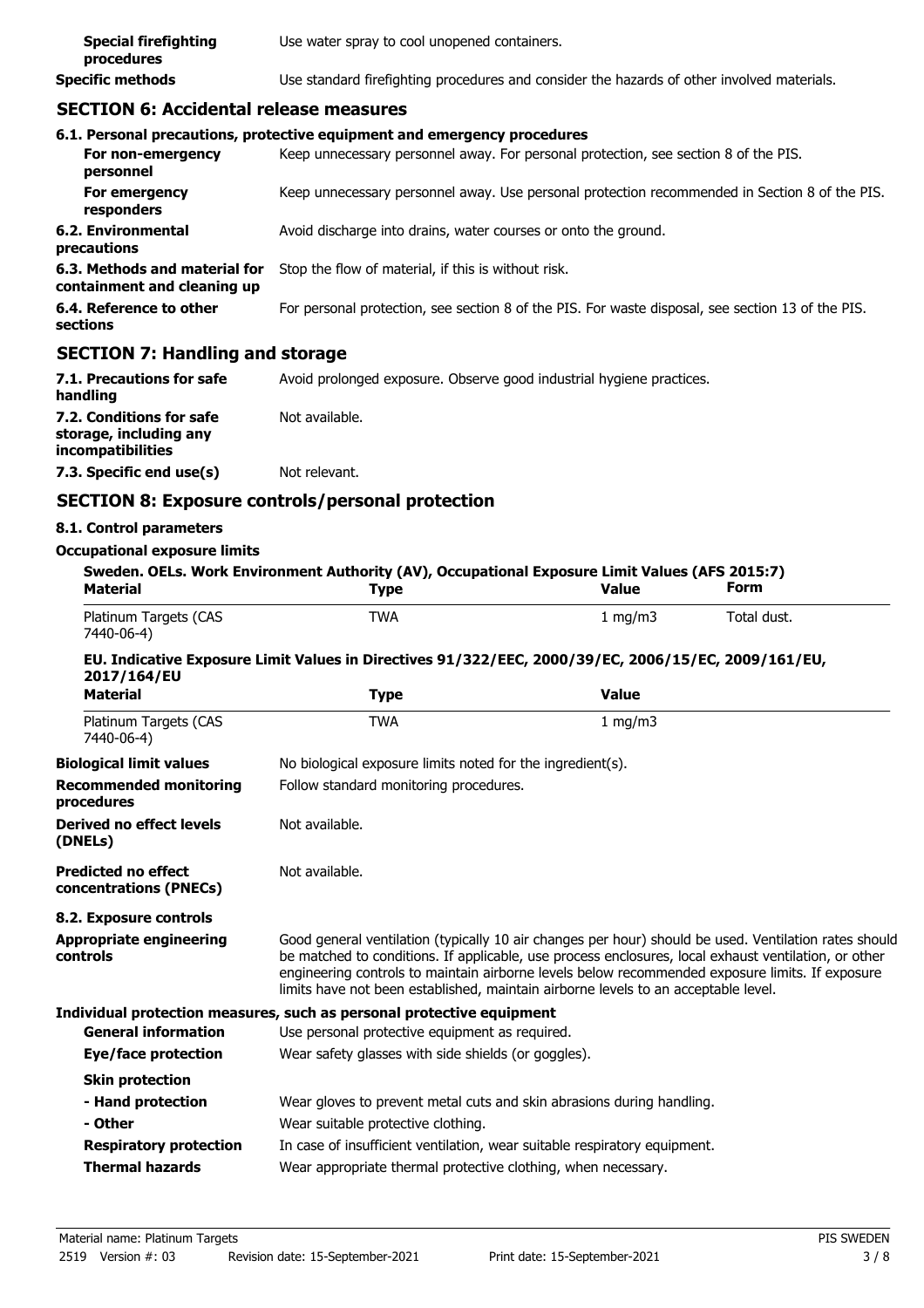| <b>Hygiene measures</b>                          | Always observe good personal hygiene measures, such as washing after handling the material and<br>before eating, drinking, and/or smoking. Routinely wash work clothing and protective equipment to<br>remove contaminants. |
|--------------------------------------------------|-----------------------------------------------------------------------------------------------------------------------------------------------------------------------------------------------------------------------------|
| <b>Environmental exposure</b><br><b>controls</b> | Environmental manager must be informed of all major releases.                                                                                                                                                               |

# **SECTION 9: Physical and chemical properties**

# **9.1. Information on basic physical and chemical properties**

| <b>Appearance</b>                                    |                                          |
|------------------------------------------------------|------------------------------------------|
| <b>Physical state</b>                                | Solid.                                   |
| Form                                                 | Solid.                                   |
| Colour                                               | Silver-white.                            |
| Odour                                                | None.                                    |
| <b>Odour threshold</b>                               | Not applicable.                          |
| рH                                                   | Not applicable.                          |
| <b>Melting point/freezing point</b>                  | 1768,4 °C (3215,12 °F) / Not applicable. |
| Initial boiling point and<br>boiling range           | Not applicable.                          |
| <b>Flash point</b>                                   | Not applicable.                          |
| <b>Evaporation rate</b>                              | Not available.                           |
| Flammability (solid, gas)                            | None known.                              |
| <b>Upper/lower flammability or explosive limits</b>  |                                          |
| <b>Flammability limit - lower</b><br>(%)             | Not applicable.                          |
| <b>Flammability limit - lower</b><br>(%) temperature | Not applicable.                          |
| <b>Flammability limit -</b><br>upper $(\% )$         | Not applicable.                          |
| <b>Flammability limit -</b><br>upper (%) temperature | Not applicable.                          |
| <b>Explosive limit - lower (</b><br>%)               | Not applicable.                          |
| <b>Explosive limit - lower (</b><br>%) temperature   | Not applicable.                          |
| <b>Explosive limit - upper</b><br>(%)                | Not applicable.                          |
| <b>Explosive limit - upper (</b><br>%) temperature   | Not applicable.                          |
| <b>Vapour pressure</b>                               | Not applicable.                          |
| <b>Vapour density</b>                                | Not applicable.                          |
| <b>Relative density</b>                              | Not applicable.                          |
| Solubility(ies)                                      |                                          |
| Solubility (water)                                   | Insoluble                                |
| <b>Partition coefficient</b><br>(n-octanol/water)    | Not applicable.                          |
| <b>Auto-ignition temperature</b>                     | Not applicable.                          |
| <b>Decomposition temperature</b>                     | Not applicable.                          |
| <b>Viscosity</b>                                     | Not available.                           |
| <b>Explosive properties</b>                          | Not explosive.                           |
| <b>Oxidising properties</b>                          | Not oxidising.                           |
| 9.2. Other information                               |                                          |
| <b>Density</b>                                       | 21,45 g/cm3 estimated                    |
| <b>Molecular formula</b>                             | Pt                                       |
| <b>Molecular weight</b>                              | 195,08 g/mol                             |
|                                                      |                                          |

# **SECTION 10: Stability and reactivity**

10.1. Reactivity The product is stable and non-reactive under normal conditions of use, storage and transport.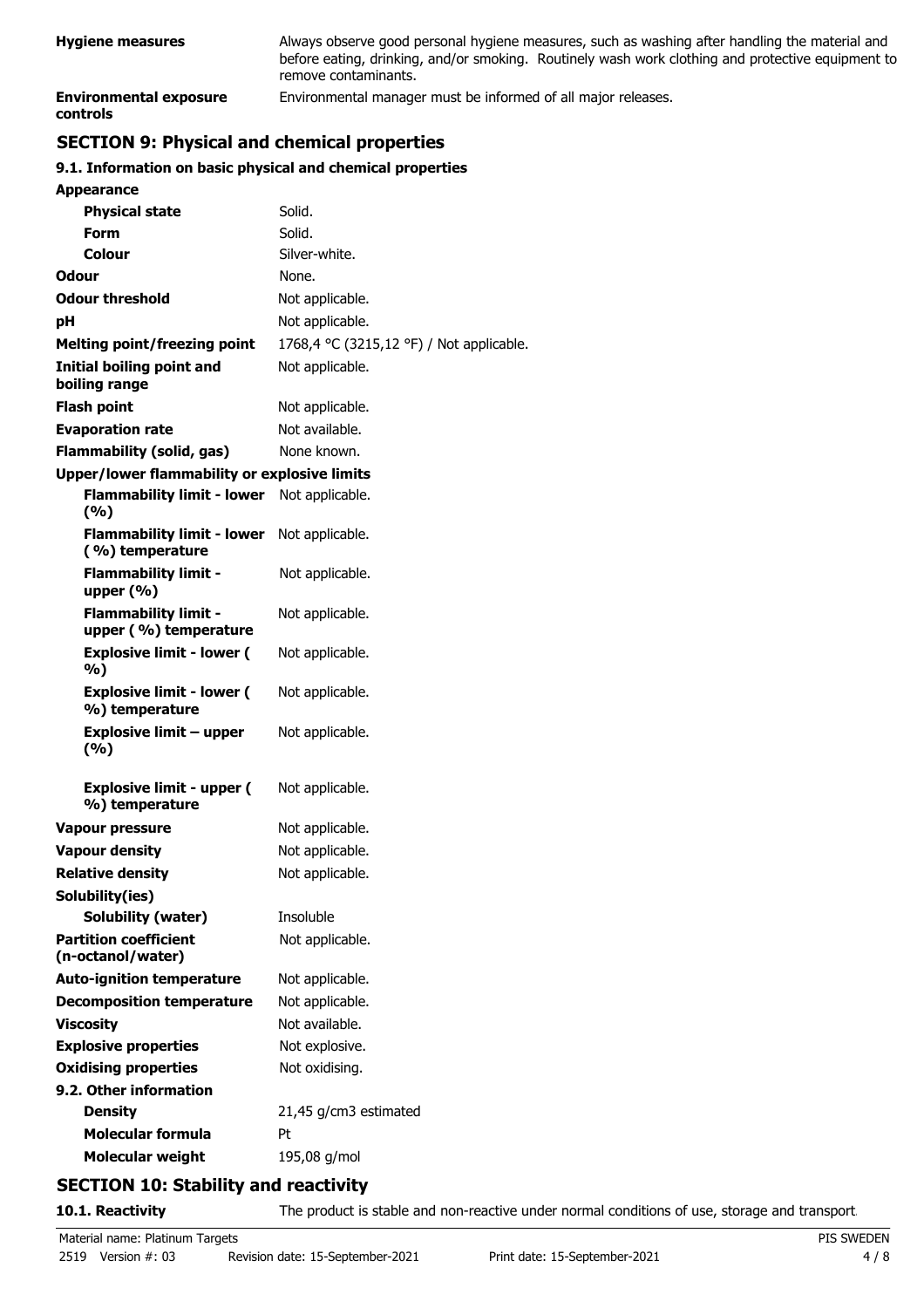| 10.2. Chemical stability<br>10.3. Possibility of hazardous<br>reactions<br>10.4. Conditions to avoid | Material is stable under normal conditions.<br>No dangerous reaction known under conditions of normal use.<br>Contact with incompatible materials.<br>Aluminium. Phosphorus.<br>No hazardous decomposition products are known. |
|------------------------------------------------------------------------------------------------------|--------------------------------------------------------------------------------------------------------------------------------------------------------------------------------------------------------------------------------|
|                                                                                                      |                                                                                                                                                                                                                                |
|                                                                                                      |                                                                                                                                                                                                                                |
|                                                                                                      |                                                                                                                                                                                                                                |
| 10.5. Incompatible materials                                                                         |                                                                                                                                                                                                                                |
| 10.6. Hazardous<br>decomposition products                                                            |                                                                                                                                                                                                                                |
| <b>SECTION 11: Toxicological information</b>                                                         |                                                                                                                                                                                                                                |
| <b>General information</b>                                                                           | Occupational exposure to the substance or mixture may cause adverse effects.                                                                                                                                                   |
| <b>Information on likely routes of exposure</b>                                                      |                                                                                                                                                                                                                                |
| <b>Inhalation</b>                                                                                    | Prolonged inhalation may be harmful.                                                                                                                                                                                           |
| <b>Skin contact</b>                                                                                  | No adverse effects due to skin contact are expected.                                                                                                                                                                           |
| Eye contact                                                                                          | Not likely, due to the form of the product.                                                                                                                                                                                    |
| <b>Ingestion</b>                                                                                     | May cause discomfort if swallowed. However, ingestion is not likely to be a primary route of<br>occupational exposure.                                                                                                         |
| <b>Symptoms</b>                                                                                      | None known.                                                                                                                                                                                                                    |
| 11.1. Information on toxicological effects                                                           |                                                                                                                                                                                                                                |
| <b>Acute toxicity</b>                                                                                | None known.                                                                                                                                                                                                                    |
| <b>Skin corrosion/irritation</b>                                                                     | Not relevant, due to the form of the product.                                                                                                                                                                                  |
| Serious eye damage/eye<br>irritation                                                                 | Not likely, due to the form of the product.                                                                                                                                                                                    |
| <b>Respiratory sensitisation</b>                                                                     | Due to partial or complete lack of data the classification is not possible.                                                                                                                                                    |
| <b>Skin sensitisation</b>                                                                            | This product is not expected to cause skin sensitisation.                                                                                                                                                                      |
| <b>Germ cell mutagenicity</b>                                                                        | Not classified.                                                                                                                                                                                                                |
| Carcinogenicity                                                                                      | Not classifiable as to carcinogenicity to humans.                                                                                                                                                                              |
| <b>Reproductive toxicity</b>                                                                         | Due to partial or complete lack of data the classification is not possible.                                                                                                                                                    |
| <b>Specific target organ toxicity</b><br>- single exposure                                           | Due to partial or complete lack of data the classification is not possible.                                                                                                                                                    |
| <b>Specific target organ toxicity</b><br>- repeated exposure                                         | Due to partial or complete lack of data the classification is not possible.                                                                                                                                                    |
| <b>Aspiration hazard</b>                                                                             | Due to partial or complete lack of data the classification is not possible.                                                                                                                                                    |
| <b>Mixture versus substance</b><br>information                                                       | No information available.                                                                                                                                                                                                      |
| <b>Other information</b>                                                                             | Not available.                                                                                                                                                                                                                 |
| <b>SECTION 12: Ecological information</b>                                                            |                                                                                                                                                                                                                                |
| 12.1. Toxicity                                                                                       | The product is not classified as environmentally hazardous.                                                                                                                                                                    |

| 12.2. Persistence and<br>degradability                    |                                                                                                                                                                                            |
|-----------------------------------------------------------|--------------------------------------------------------------------------------------------------------------------------------------------------------------------------------------------|
| 12.3. Bioaccumulative<br>potential                        | No data available.                                                                                                                                                                         |
| <b>Partition coefficient</b><br>n-octanol/water (log Kow) | Not available.                                                                                                                                                                             |
| <b>Bioconcentration factor (BCF)</b>                      | Not available.                                                                                                                                                                             |
| 12.4. Mobility in soil                                    | No data available.                                                                                                                                                                         |
| 12.5. Results of PBT and<br><b>vPvB</b> assessment        | Not a PBT or vPvB substance or mixture.                                                                                                                                                    |
| 12.6. Other adverse effects                               | No other adverse environmental effects (e.g. ozone depletion, photochemical ozone creation<br>potential, endocrine disruption, global warming potential) are expected from this component. |

## **SECTION 13: Disposal considerations**

## **13.1. Waste treatment methods**

#### **Residual waste**

Dispose of in accordance with local regulations. Empty containers or liners may retain some product residues. This material and its container must be disposed of in a safe manner (see: Disposal instructions).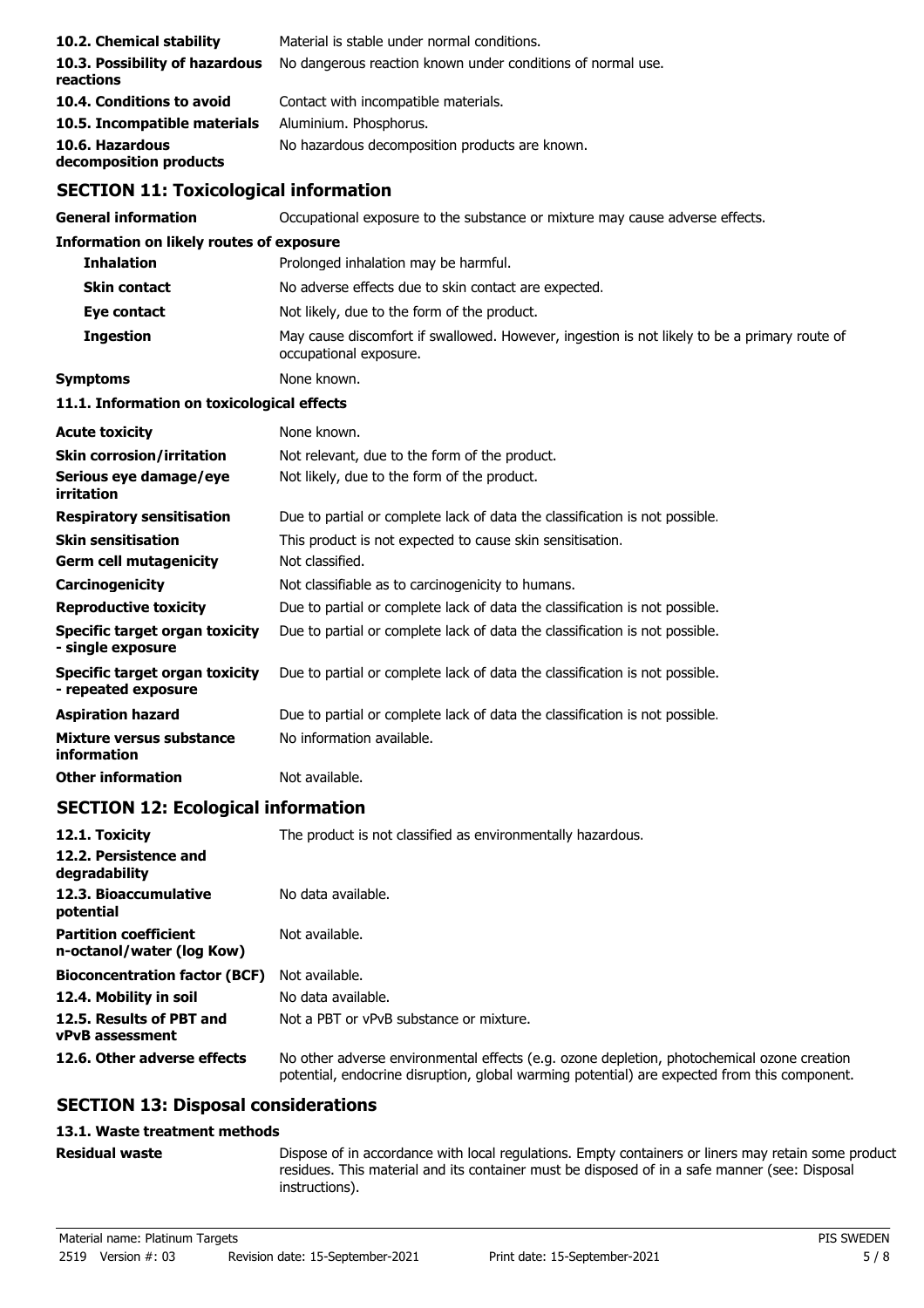| <b>Contaminated packaging</b>          | Since emptied containers may retain product residue, follow label warnings even after container is<br>emptied. Empty containers should be taken to an approved waste handling site for recycling or<br>disposal. |
|----------------------------------------|------------------------------------------------------------------------------------------------------------------------------------------------------------------------------------------------------------------|
| EU waste code                          | The Waste code should be assigned in discussion between the user, the producer and the waste<br>disposal company.                                                                                                |
| <b>Disposal</b><br>methods/information | Collect and reclaim or dispose in sealed containers at licensed waste disposal site.                                                                                                                             |
| _____                                  |                                                                                                                                                                                                                  |

**Special precautions Dispose in accordance with all applicable regulations.** 

# **SECTION 14: Transport information**

**ADR**

```
14.1. UN number UN3200
   14.2. UN proper shipping PYROPHORIC SOLID, INORGANIC, N.O.S. (Platinum Targets)
   name
      Class 4.2
   14.3. Transport hazard class(es)
      Subsidiary risk
      Label(s) 4.2
      Hazard No. (ADR) 43
      Tunnel restriction B/E
      code
   14.4. Packing group I
   14.5. Environmental No.
   hazards
   14.6. Special precautions Not available.
   for user
RID
   14.1. UN number UN3200
   14.2. UN proper shipping PYROPHORIC SOLID, INORGANIC, N.O.S. (Platinum Targets)
   name
      Class 4.2
   14.3. Transport hazard class(es)
      Subsidiary risk
      Label(s) 4.2
   14.4. Packing group I
   14.5. Environmental No.
   hazards
   14.6. Special precautions Not available.
   for user
ADN
   14.1. UN number UN3200
   14.2. UN proper shipping PYROPHORIC SOLID, INORGANIC, N.O.S. (Platinum Targets)
   name
      Class 4.2
   14.3. Transport hazard class(es)
      Subsidiary risk
      Label(s) 4.2
   14.4. Packing group I
   14.5. Environmental No.
   hazards
   14.6. Special precautions Not available.
   for user
IATA
   14.1. UN number UN3200
   14.2. UN proper shipping Pyrophoric solid, inorganic, n.o.s. (Platinum Targets)
   name
      Class 4.2
   14.3. Transport hazard class(es)
      Subsidiary risk and a set of the Subsidiary risk and the set of available.
   14.4. Packing group
   14.5. Environmental No.
   hazards
   ERG Code 4L
   14.6. Special precautions Not available.
   for user
```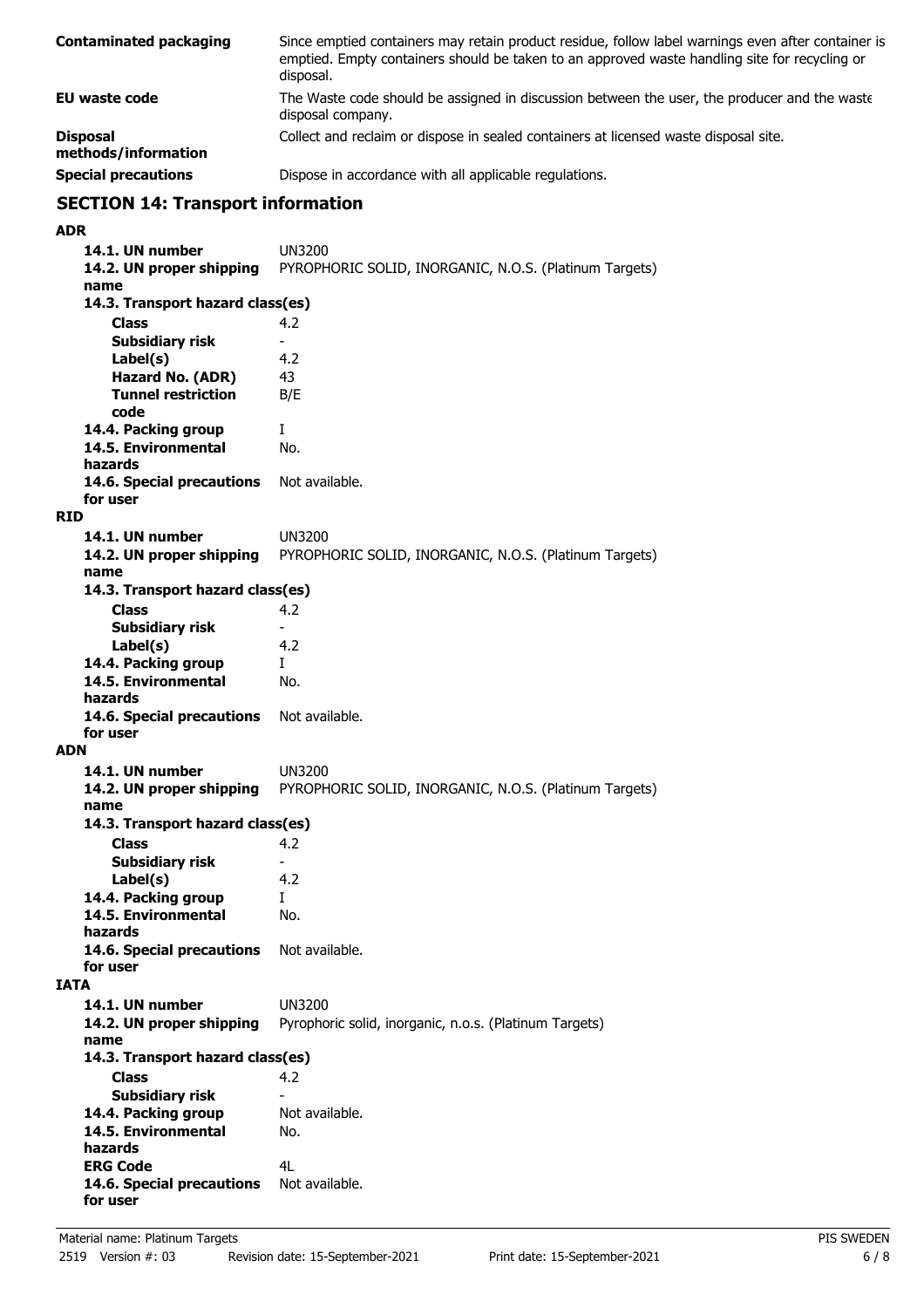**Passenger and cargo** Forbidden **aircraft Other information Cargo aircraft only** Forbidden **IMDG 14.1. UN number** UN3200 **14.2. UN proper shipping** PYROPHORIC SOLID, INORGANIC, N.O.S. (Platinum Targets) **name Class** 4.2 **14.3. Transport hazard class(es) Subsidiary risk 14.4. Packing group** I **Marine pollutant** No. **14.5. Environmental hazards EmS** F-G, S-M 14.6. Special precautions Not available. **for user ADN; ADR; IATA; IMDG; RID**



## **SECTION 15: Regulatory information**

**15.1. Safety, health and environmental regulations/legislation specific for the substance or mixture**

#### **EU regulations**

**Regulation (EC) No. 1005/2009 on substances that deplete the ozone layer, Annex I and II, as amended** Not listed.

**Regulation (EU) 2019/1021 On persistent organic pollutants (recast), as amended**

Not listed.

**Regulation (EU) No. 649/2012 concerning the export and import of dangerous chemicals, Annex I, Part 1 as amended**

Not listed.

**Regulation (EU) No. 649/2012 concerning the export and import of dangerous chemicals, Annex I, Part 2 as amended**

Not listed.

**Regulation (EU) No. 649/2012 concerning the export and import of dangerous chemicals, Annex I, Part 3 as amended**

Not listed.

**Regulation (EU) No. 649/2012 concerning the export and import of dangerous chemicals, Annex V as amended** Not listed.

**Regulation (EC) No. 166/2006 Annex II Pollutant Release and Transfer Registry, as amended** Not listed.

**Regulation (EC) No. 1907/2006, REACH Article 59(10) Candidate List as currently published by ECHA** Not listed.

#### **Authorisations**

**Regulation (EC) No. 1907/2006, REACH Annex XIV Substances subject to authorization, as amended** Not listed.

#### **Restrictions on use**

**Regulation (EC) No. 1907/2006, REACH Annex XVII Substances subject to restriction on marketing and use as amended**

Not listed.

**Directive 2004/37/EC: on the protection of workers from the risks related to exposure to carcinogens and mutagens at work, as amended.**

#### Not listed.